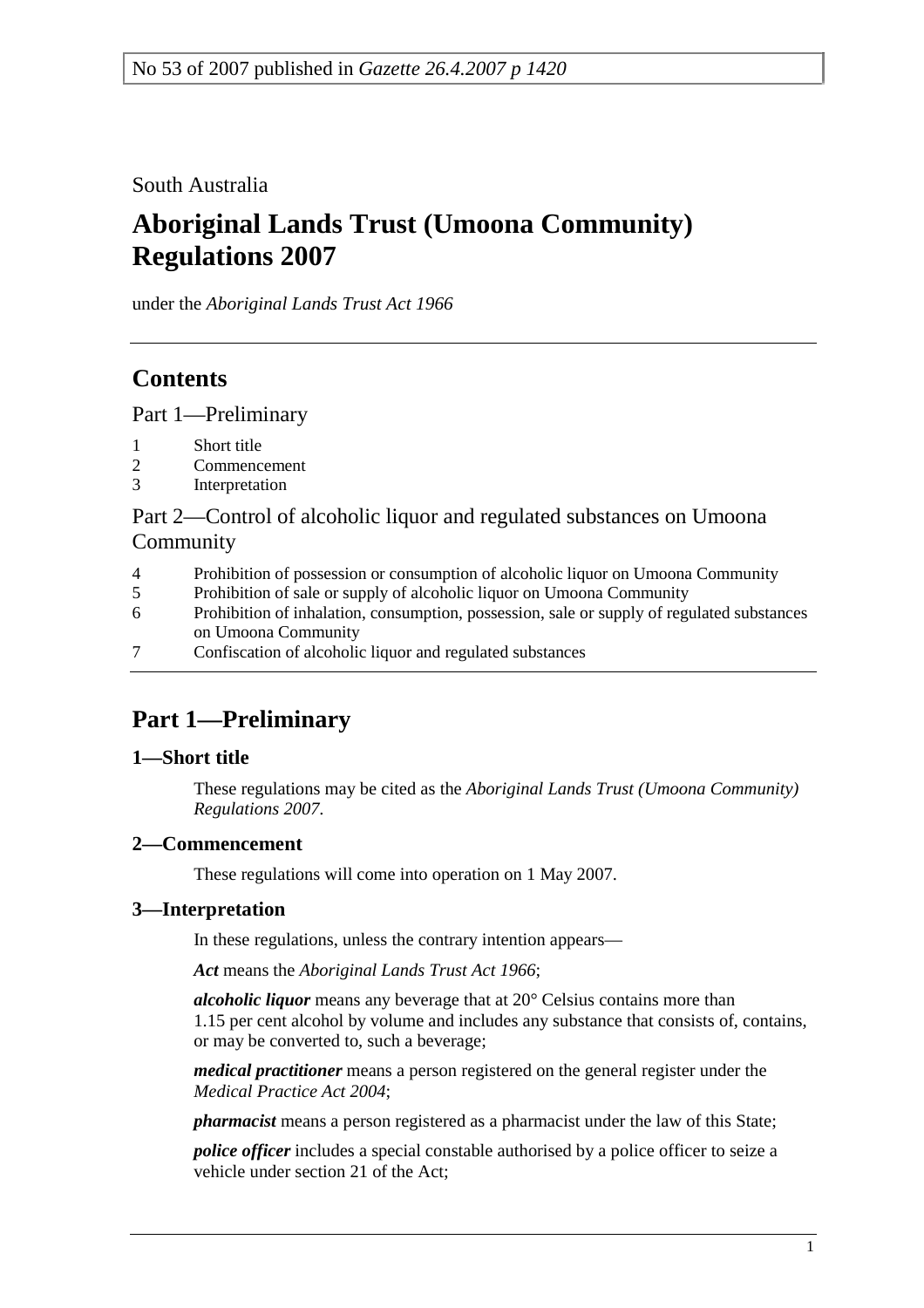*regulated substance* means petrol;

*Umoona Community* means the whole of the land contained in Certificate of Title Register Book Volume 5581 Folio 257 and Certificate of Title Register Book Volume 5370 Folio 179.

### **Part 2—Control of alcoholic liquor and regulated substances on Umoona Community**

### **4—Prohibition of possession or consumption of alcoholic liquor on Umoona Community**

 (1) A person must not, while he or she is on any part of Umoona Community, possess or consume alcoholic liquor.

Maximum penalty: \$2 000.

Expiation fee: \$160.

- (2) Subregulation (1) does not apply to—
	- (a) the possession of alcoholic liquor by a person for the purposes of, or the consumption of alcoholic liquor by a person in the course of, a sacramental or other similar observance that takes place in the course of, or constitutes part of, a religious service; or
	- (b) the possession of alcoholic liquor by a medical practitioner or pharmacist for the purpose of sale or supply as a medicine or for specific medical reasons; or
	- (c) the possession or consumption by a person, as a medicine or for specific medical reasons, of alcoholic liquor that has been lawfully prescribed or administered by or pursuant to a direction of a medical practitioner or pharmacist.

### **5—Prohibition of sale or supply of alcoholic liquor on Umoona Community**

- (1) A person must not, while he or she is on any part of Umoona Community, sell or supply alcoholic liquor to another person.
- (2) Subregulation (1) does not apply to—
	- (a) the supply of alcoholic liquor by a person in the course of a sacramental or other similar observance that takes place in the course of, or constitutes part of, a religious service; or
	- (b) the sale or supply of alcoholic liquor as a medicine or for specific medical reasons by a medical practitioner or pharmacist.

### **6—Prohibition of inhalation, consumption, possession, sale or supply of regulated substances on Umoona Community**

A person must not, while he or she is on any part of Umoona Community—

- (a) inhale or consume a regulated substance; or
- (b) possess a regulated substance for the purpose of inhalation or consumption; or
- (c) sell or supply a regulated substance to another person knowing or there being reasonable grounds for suspecting that the other person—